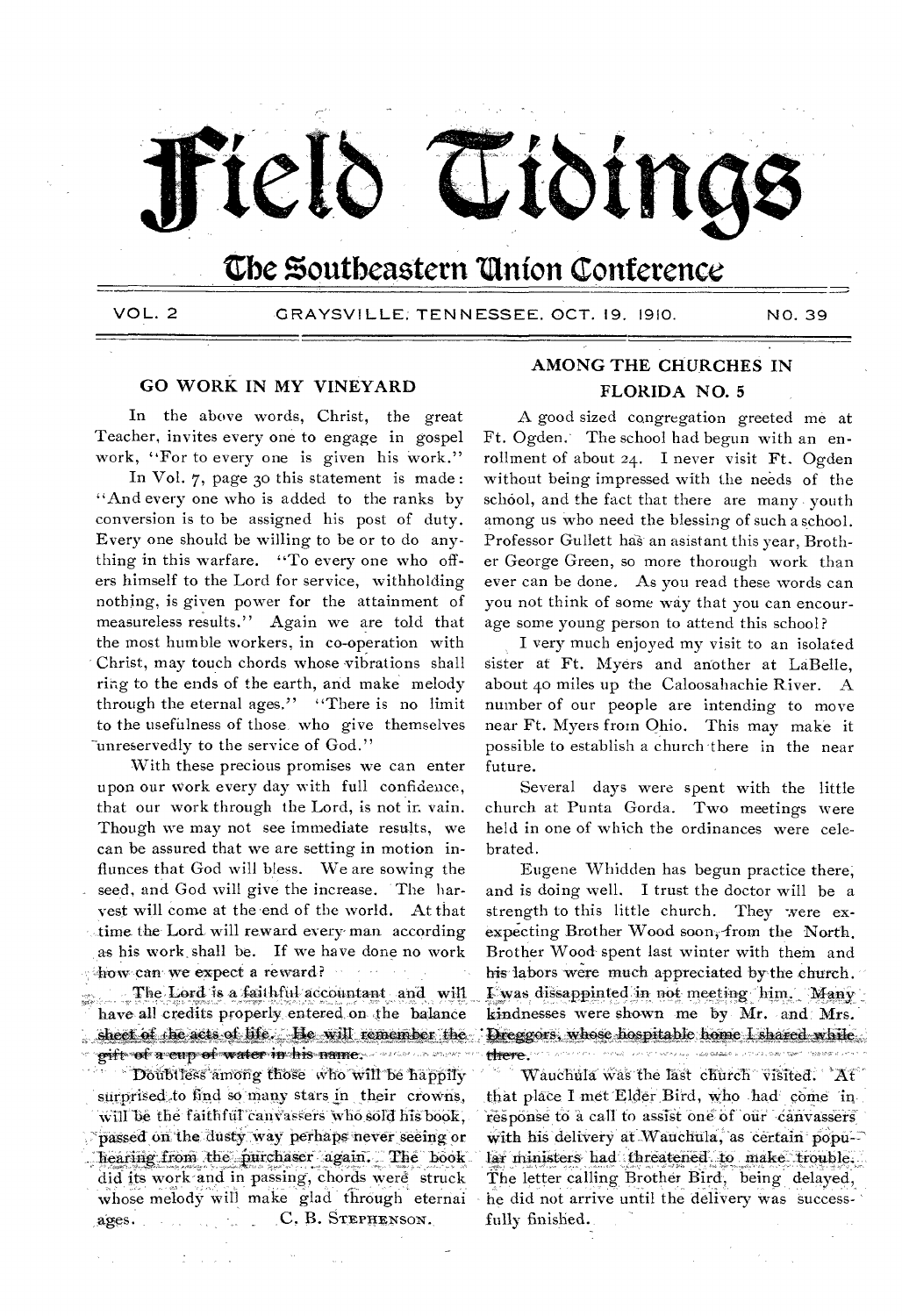Two meetings were held at Wauchula, after one of which the ordinances were celebrated. A larger outside attendance was present upon this occasion, than I had. ever seen before in Wauchula.

I arrived at Orlando September 21, and expect to go to Leesburg as soon as possible to assist in the tent-meetings there, and in preparing the ground for our camp-meeting.

This message, never grows old, and the more we tell it, the better we love it. We are in the closing scenes of this earth's history, brethren, when "every wind of doctrine will be blowing." Let us see to it that our feet are firmly planted on the platform of this threefold message. R. W. PARMELE.

# **DUTIES OF OFFICERS Elders**

Elders are pastor and shepherds. They are to feed the flock and care for it, and especially remember the lambs of the flock, the children. He should visit the sick and pray with them. He should labor to restore the wayward and those who stray from the fold. He should endeavor to help the weak and discouraged ones. He should always be ready to assist other officers in their work when necessary, and encourage them in the faithful discharge of their duties. He should be an example to all in sobriety, liberality, hospitality, punctuality honesty, pity, and brevity. The latter is by no means unimpertant. Some elders ruin their usefulness and their influence to a great extent, by consuming nearly all the time of the meeting and thus rob others of time they' ought to use, and need to use to secure the blessing they desire, and ought to have. It is a pitiful sight to see an elder with such a burden to preach that he will occupy nearly an hour Sabbath after Sabbath with dry, prosy talk that dose not feed the flock, but wearies the sheep as well as the lambs. We appeal to church elders to throw off such a burden, it is a false burden. Do not occupy more than ten or fifteen minutes, usually, with your remarks, being contented with making only two or three good, strong points, on Christian duty, Christian experience, and Christian doctrine, with a scripture lesson, or a few paragraphs from the testimonies brought in from time to time. Make the service brief, and enlist the co-operation of the people. This will give variety in the meetings, and make them far more sinteresting and profitable.

# **Deacons and, Deaconesses**

These officers have charge of the temporalities of the church. It is their duty to see that the sick and the poor are supplied with food, clothing, fuel, and proper care, They should provide materials for the ordinances of the Lord's house and care for them properly after quarterly meeting. They are to assist the elder when called on to do so, and assist at baptism. When a church has-a-house of worship, it is their duty to see that fuel and lights are provided, and that the house is kept clean, and everything ih order for all the services. The cost of material for the ordinances, such as the wine, basons, towels, fuel, lamps, oil, baptismal robes, etc., should be purchased by contributions from the members. A report of all money recived and paid out by these officers should be rendered to the church at least once a year.

# **Church Clerks**

This office should keep a record of all the business of the church, a list of its members, all changes of membership, whether by letter, death, or disfellowship, and a record of all the business meetings of the church and of the quarterly meetings, the number in attendance, and such features of these meetings as would be of interest and value, for future reference. There is a book prepared for this purpose and every clerk should have one. It is called the Church Record. The clerk should report quarterly and annually to the Secretary of the conference on blanks furnished for this purpose. These reports should be made out and sent in immediatly after the quartely meeting. These reports should be as full and complete as possible, and great pains should be taken in gi*ring* the names and full **P.** 0., address of all the officers, including the librarian. This is important and should not be overlooked.

*(to be continued next week)* 

\*

# **NORTH CAROLINA CONFERENCE SCHOOL**

In harmony with the plans that were laid at camp-meeting the conference committee has giv en considerable time to the consideration of opening a conference school this fall. It has been thought best to have the school at Hildebran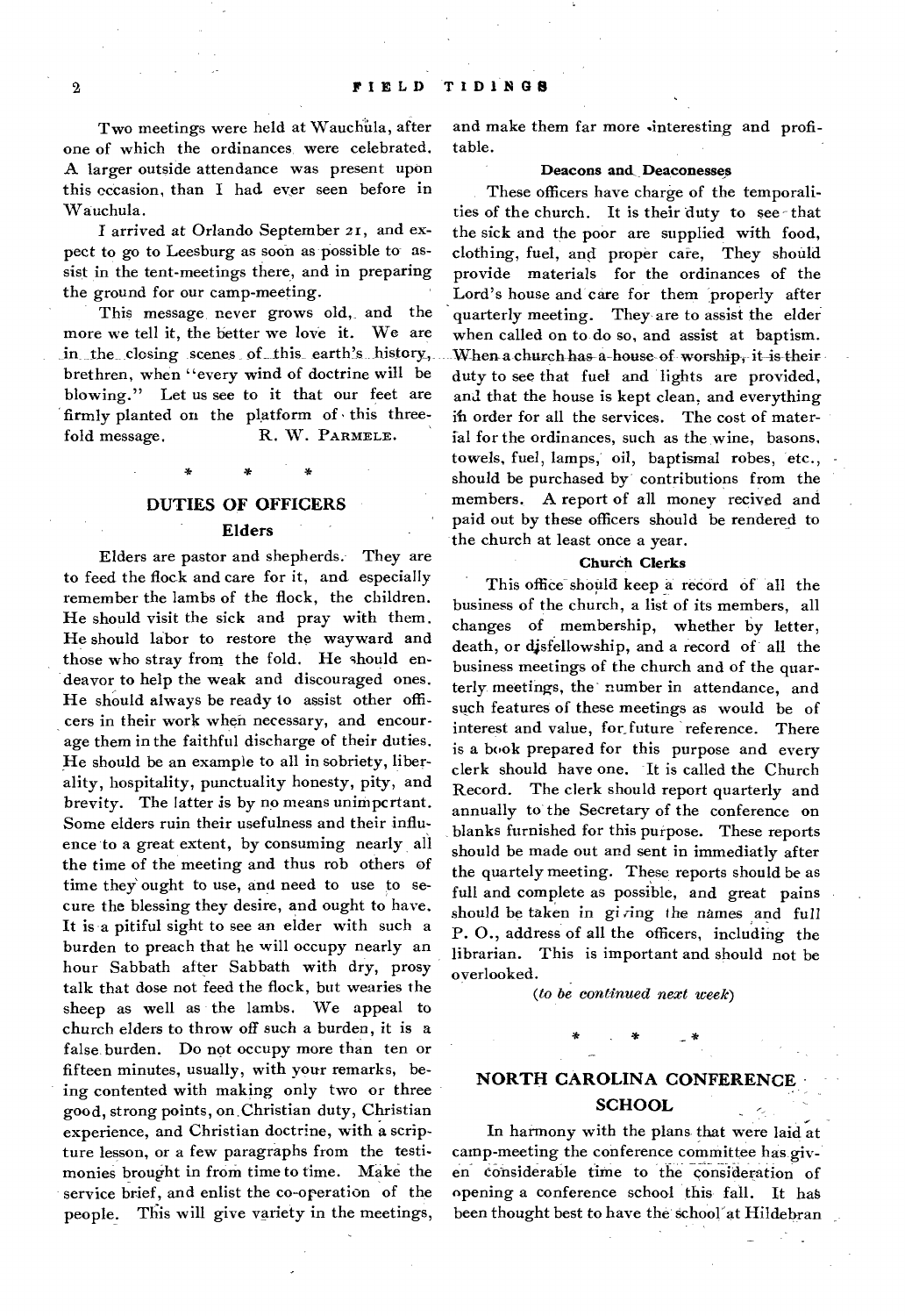in the Academy building, and October 31, has, been set as the day for commencing.

'We are planning to do work as high as the ninth grade, if there are those who wish to take work as advanced as that. School will be held from eight to twelve A. M., five days in the week. The afternoons will thus be left free for work and study.

If necessary there will be a boarding house to provide, for students coming from a distance. Several of the brethren and sisters residing in Hildebran will be able to provide accommodations for students : but all arrangements should be made before the student comes so that there will be no misunderstandings.

In order that all the arrangements may be under stood by the school board and thus brought into harmony with the plans for carrying on the school, we request that all who contemplate coming to the school correspond with Professor J. W. Beach immediately. Some parents may wish to move to Hildebran for the winter in order to be with their children. Rooms can doubtless be secured to accomodate such 'if the matter is taken up at once. On account of unavoidable delays in making our plans we have been unable to make this announcement as soon as we would like to have done. We trust however that this will be early enough to enable all who desire to come to the school to perfect their arrangements.

NORTH CAROLINA CONFERENCE COMMITTEE.

# CRITICISM AND FAULT FINDING

There is nothing more dangerous to the followers of Christ than a spirit of fault finding and criticism. The spirit of fault finding, criticism, gossip, and tale bearing is one of Satan's special agencies to sow strife and discord. It separates chief friends and, leads to perdition.

Those who are carrying to this dark and sinful world the last warning message of mercy; can not afford to spend their time in dwelling upon the faults and mistakes of others. By .beholding the faults and mistakes of others, we be-\*come changed into the same image; but by beholding Jesus, talking of his goodness, longsuffering; and kindness, we will become changed into the same image and will manifest the same in our lines among men. We have a series of

14 Brethren, if a man be over taken in a fault, ye which are spiritual, restore such a one

in the spirit of meekness." We are to go to the erring one with the tenderness which will give him the assurance that it is the longing of our heart to do him good and not evil. May we remember that the victories we have gained over our selfish hearts, and the temptations of Satan have been by constant watchfulness and perserving prayers.

"Those who are forward in accusing others, and zealous in bringing them to justice, are often, in their own lives, more guilty than they. Men hate the sinner while they love the sin. Christ hates the sin, but loves the sinner. This will be the spirit of all who follow him." Desire of Ages, page 549.

May our hearts be moved from all evil : and may the love of Jesus so reign in our lives that when the reign of sin is over, we may stand with that company on Mount Zion, and sing the song of Moses and the Lamb. P. G. STANLEY.

# CUMBERLAND CONFERENCE \$300,000 FUND

|                   | Pledged                                                   | Paid        |
|-------------------|-----------------------------------------------------------|-------------|
| ${\rm A}$ thens   | \$<br>50.00                                               | 21.30       |
| Brayton           | 125.00                                                    | 7.88        |
| Cove              | 55.00                                                     | 2.50        |
| $\rm Coalfield$ . |                                                           |             |
| Copper Ridge      | 110.00                                                    | 31.50       |
| Cleveland         | 200.00                                                    | 45.00       |
| Chattanooga No. 1 | 80.00                                                     | 4.00        |
| Chattanooga No. 2 | 240.00                                                    | 62.50       |
| Daylight          | 45.00                                                     | 16,50       |
| Graysville        | 1305.00                                                   | 533.70      |
| Individual        | 40.00                                                     | 36.50       |
| Knoxville No. 1   | 135.00                                                    | $_{\rm oo}$ |
| Knoxville No. 2   | 360.00                                                    | 70.75       |
| Mission Ridge     | 225.00                                                    | 99.50       |
| Toco              | 40.00                                                     | 5.00        |
| Total             | 3010.00                                                   | 937.63      |
| $\overline{f}$    | $\overline{\mathbf{r}}$<br>$\overline{\phantom{0}}$<br>۰. |             |

ANNA KIMLIN, Sec'y., and Treas.

# Cumberland Conference Tithe Receipts for

# Months of August and September

| Church                                                                                                                                                         | $\rm{August}$ | Sept.               |
|----------------------------------------------------------------------------------------------------------------------------------------------------------------|---------------|---------------------|
| ${\rm A}$ thens                                                                                                                                                | \$3.10        | $\$33.53$           |
| Brayton                                                                                                                                                        | 4.92          | 46.42               |
| Cove                                                                                                                                                           | 14.40         |                     |
| Coalfield                                                                                                                                                      |               |                     |
| Copper Ridge $\ldots$ . $\cdots$ $\cdots$ $\cdots$ $\cdots$ $\cdots$ $\cdots$ $\cdots$ $\cdots$ $\cdots$ $\cdots$                                              |               |                     |
| Cleveland                                                                                                                                                      | т.80          |                     |
| Chattanooga No. 1. 1999 Martin March 1848                                                                                                                      |               |                     |
| $Chattanooga$ No. 2                                                                                                                                            | - 07.00       | 10:00               |
| Daylight<br>$\langle \gamma_1 \sigma_1 \ldots \sigma_k \sigma_k \sigma_1 \sigma_2 \ldots \sigma_k \sigma_k \sigma_1 \ldots \sigma_k \sigma_k \sigma_k \rangle$ |               | سميته أحلكوا ولأوجئ |
| Graysville                                                                                                                                                     | 15.81         | 636.16              |
| Individual                                                                                                                                                     | $-74.96$      | 5.00                |
| Knoxville No. 1                                                                                                                                                | $-6.95$       |                     |
| Knoxville No. 2                                                                                                                                                | 221.12        | -66.67              |
| Mission-Ridge                                                                                                                                                  | 21.70         | $-43.5^{o}$         |
| <b>Toco</b>                                                                                                                                                    | 16.08         |                     |
| $\sim$ Total <sup>17</sup>                                                                                                                                     | 569.08        |                     |

 $A$ <sub>NNA</sub> KIMLIN, Sec'y., and Treas.